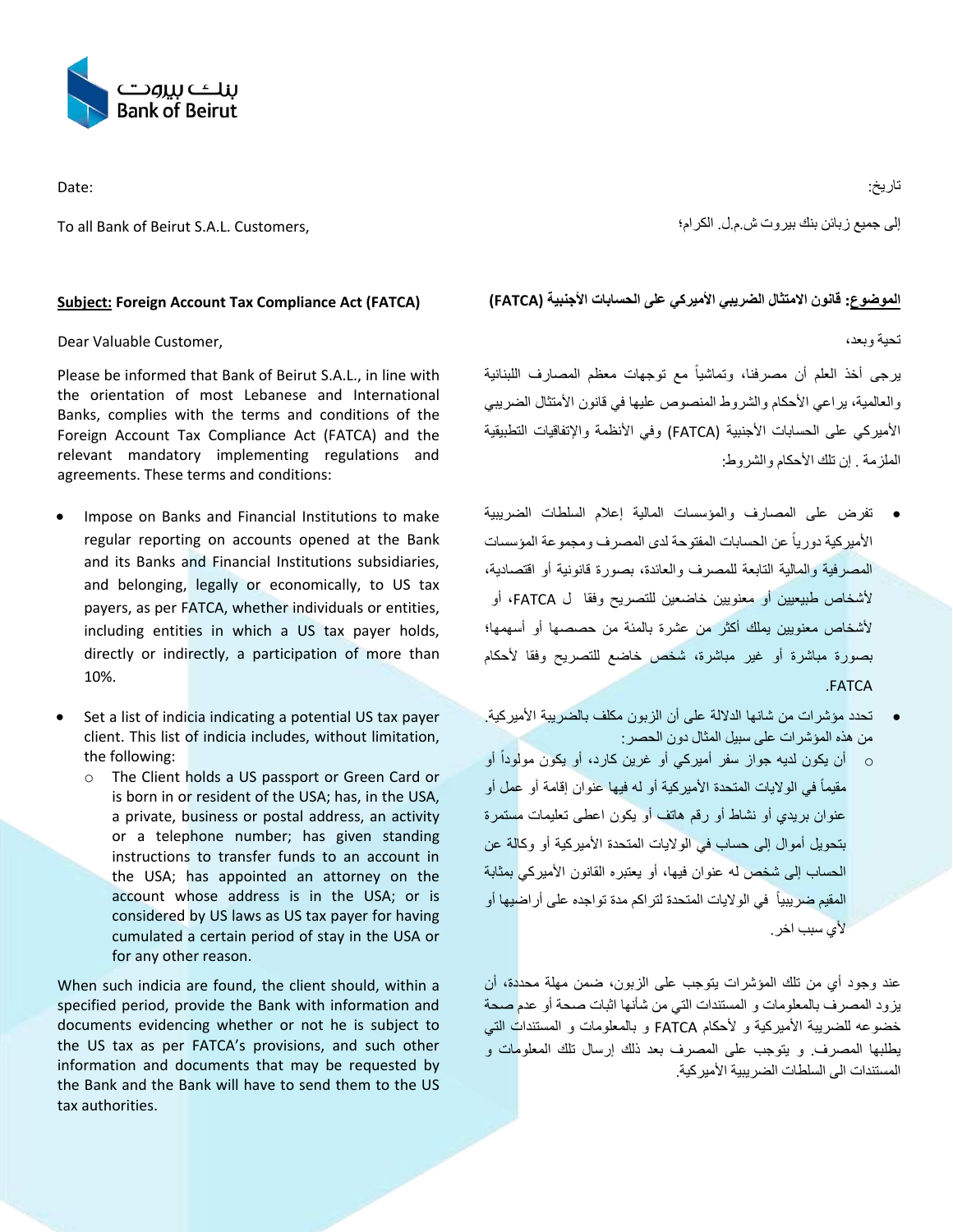

- Impose on the banks to update their clients' data (KYC) and impose on the client who is subject to US tax and to FATCA's provisions to waive the banking secrecy towards the US tax authorities and to authorize the Bank to provide said authorities with the requested information and documents related to him, his accounts and his relations and operations with the Bank.
- Impose on Banks and Financial Institutions, in any of the following cases:
	- o Refusal or non-cooperation of the concerned client in providing the requested information and documents within the specified period of time;
	- o Existence of a contradiction or inconsistency in the information or documents provided by the concerned client;
	- o Refusal of the concerned client to waive the banking secrecy towards the US tax authorities,

To classify the client as a "Recalcitrant Account Holder" as defined by FATCA, to withhold, to the benefit if the US tax authorities, a percentage rate out of the client's proceeds which are subject to withholding as per FATCA, to block and close the client's accounts and to terminate its relationship with him.

*Dear clients, we have summarized here above our understanding of some FATCA's provisions and the measures that we are constrained to take in this regard. However, as we are not experts in US taxation, we kindly advise the concerned clients to refer to the US Internal Revenue Service and/or the experts and specialists that they deem appropriate and to act according to their advice and guidance. Therefore we cannot be held liable towards anyone with respect to the understanding summarized above and to the measures that we might be compelled to take in implementation thereof.* 

- تفرض على المصارف تحديث المعلومات المتعلقة بزبائنها و تفرض على الزبون الخاضع للضربية الأمير كية و الأحكام FATCA رفع السرية المصرفية تجاه السلطات الضريبية الأميركية والإجازة للمصرف بإعطائها المعلومات والمستندات المطلوبة عنه وعن حسابته وعالقاته وعملياته مع المصرف.
	- تفرض على المصارف والمؤسسات المالية:
- o في حال رفض الزبون المعني تقديم المعلومات و المستندات المطلوبة ضمن المهلة او تلكأ في تقديمها، او
- o في حال وجود تناقض أو التباس في المعلومات والمستندات المقدمة من الزبون، او
- o في حال رفضه رفع السرية المصرفية تجاه السلطات الضريبية األميركية،

أن تصنف الزبون "زبوناً غير متعاون" (Recalcitrant Account Holder)، بمفهوم القانون المذكور، وأن تقتطع، لصالح السلطات الضريبية األميركية، نسبة من مداخيله وأمواله الخاضعة بموجب FATCA لإلقتطاع وأن تجمد و تقفل حساباته وتنهي عالقتها معه.

زبائننا االعزاء، اوجزنا في ما تقدم مفهومنا ألحكام *FATCA* ولما نحن ملزمون بتطبيقه بهذا الخصوص، غير أننا لسنا خبراء في شؤون الضريبة االمريكية و يعود لكل من يجد نفسه معنياً بأحكام FATCA مراجعة ادارة الواردات الداخلية في الولايات المتحدة الامريكية (Internal Revenue Service*) أو من يراه مناسباً من خبراء و* اخصائيين في هذا الشأن للتصرف وفق المعطيات التي تتوفر له من تلك المصادر. و ال يسعنا بالتالي، ألي سبب من األسباب، ان نتح ّمل، تجاه أي كان، أية مسؤولية عن مفهومنا لتلك الأحكام و عن أي إجراء أو تدبير قد نضطر للقيام به تطبيقاً له ـ